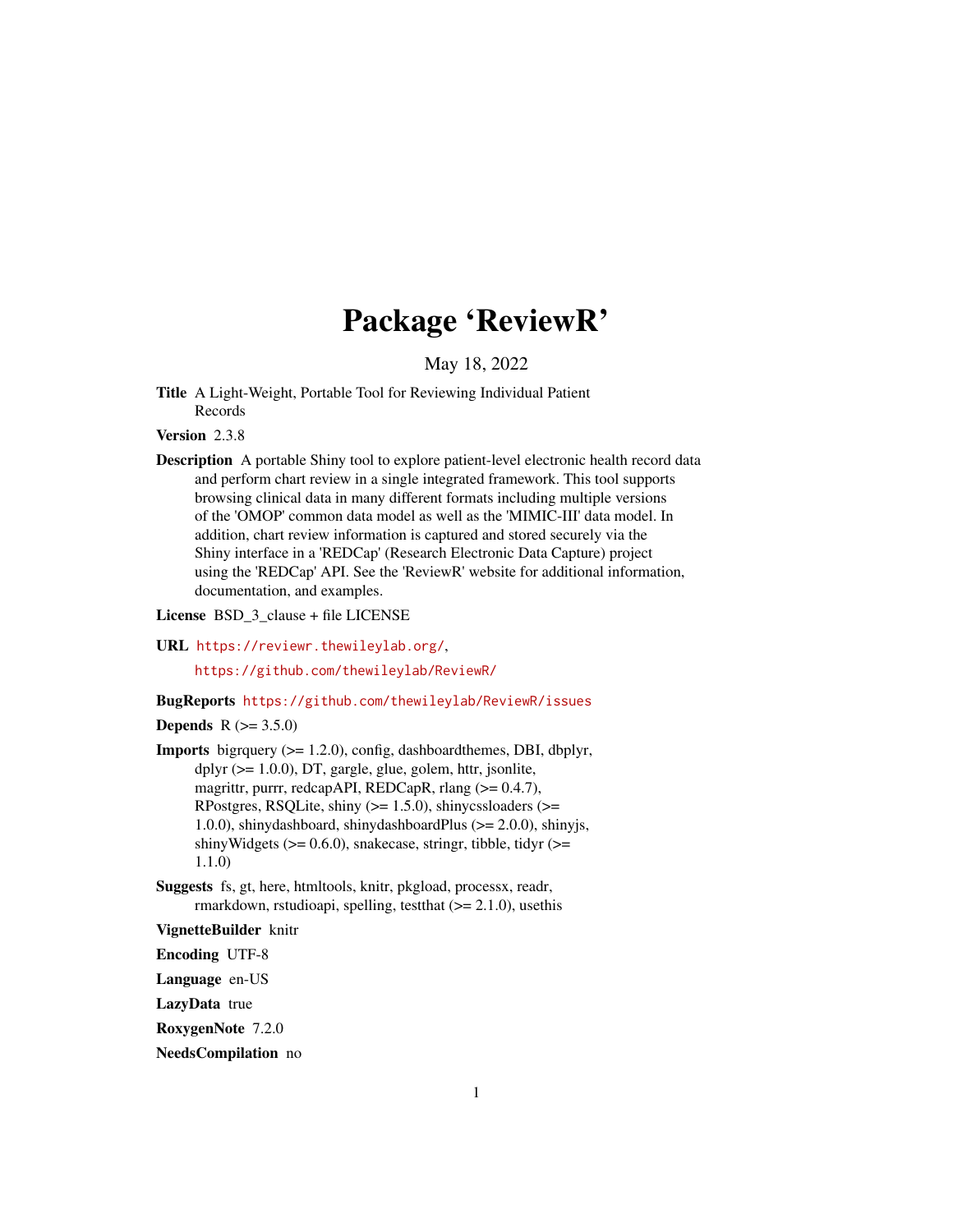```
Author Laura Wiley [aut] (<https://orcid.org/0000-0001-6681-9754>),
     Luke Rasmussen [aut] (<https://orcid.org/0000-0002-4497-8049>),
     David Mayer [cre, aut] (<https://orcid.org/0000-0002-6056-9771>),
     The Wiley Lab [cph, fnd]
```
Maintainer David Mayer <david.mayer@cuanschutz.edu>

Repository CRAN

Date/Publication 2022-05-18 06:50:09 UTC

## R topics documented:

| Index | 9 |
|-------|---|

<span id="page-1-1"></span>db\_function\_all\_patients\_table\_template

*Database Table Function: All Patients Table Template*

#### Description

A character vector containing a function template for creating the 'All Patients' table as displayed on the "Patient Search" Tab

#### Usage

db\_function\_all\_patients\_table\_template

#### Format

A character vector with 22 elements

#### See Also

Other Development Templates: [db\\_function\\_subject\\_table\\_template](#page-2-1), [db\\_module\\_template](#page-2-2)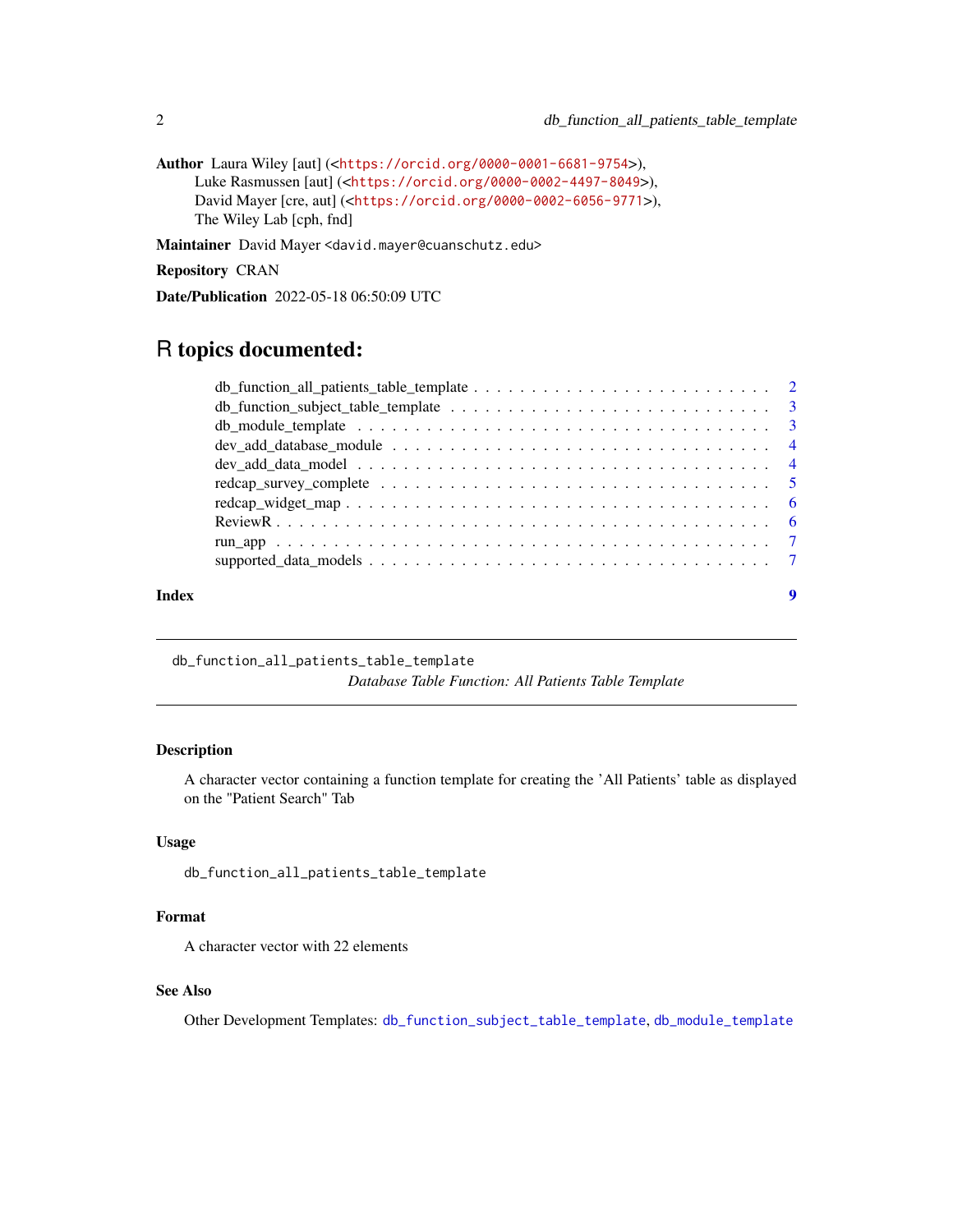<span id="page-2-1"></span><span id="page-2-0"></span>db\_function\_subject\_table\_template *Database Table Function: Subject Table Template*

#### Description

A character vector containing a function template for creating the 'Subject Filtered' tables as displayed on the "Chart Review" Tab

#### Usage

db\_function\_subject\_table\_template

#### Format

A character vector with 15 elements

#### See Also

Other Development Templates: [db\\_function\\_all\\_patients\\_table\\_template](#page-1-1), [db\\_module\\_template](#page-2-2)

<span id="page-2-2"></span>db\_module\_template *Database Module Template*

#### Description

A character vector containing a database module template

#### Usage

db\_module\_template

#### Format

A character vector with 52 elements

#### See Also

Other Development Templates: [db\\_function\\_all\\_patients\\_table\\_template](#page-1-1), [db\\_function\\_subject\\_table\\_template](#page-2-1)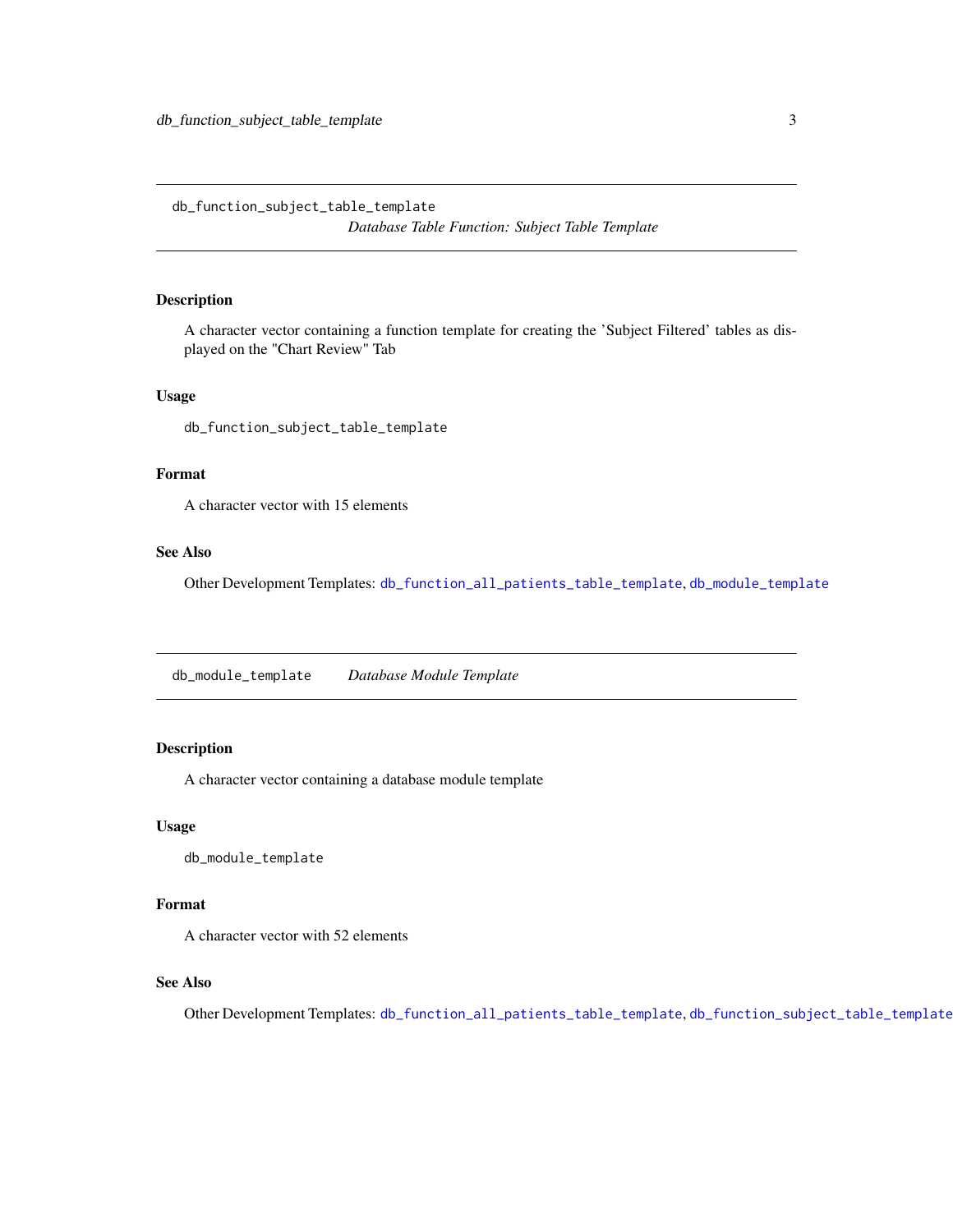<span id="page-3-2"></span><span id="page-3-0"></span>dev\_add\_database\_module

*Develop A Database Module*

#### Description

This function will create a database module skeleton with required elements already populated, based on user inputs. Common database module packages are imported automatically, but developers should add imports to the roxygen skeleton as necessary to both the UI and server functions to collect user info and create a DBI connection object, respectively.

#### Usage

```
dev_add_database_module(mod_name = NULL, display_name = NULL)
```
#### **Arguments**

| mod_name     | <i>Required.</i> A string, denoting the module suffix eg: 'mariadb'                                                                                                                 |
|--------------|-------------------------------------------------------------------------------------------------------------------------------------------------------------------------------------|
| display_name | <i>Required.</i> A string, denoting the module display name eg: 'MariaDB Server'.<br>This is the 'user viewable' name that will appear in the database module selector<br>dropdown. |

#### Value

A .R file populated with a database module skeleton

#### See Also

Other Development Functions: [dev\\_add\\_data\\_model\(](#page-3-1))

<span id="page-3-1"></span>dev\_add\_data\_model *Develop Data Model Table Functions*

#### Description

This function will assist in adding support for a new data model to ReviewR. A schema file, supplied as a CSV, will be added to the package namespace such that upon connection to a database containing the new data model, ReviewR can identify and display it through the database detection module.

Users will be prompted to identify which table in the new data model contains a list of all patients. Additionally, users will be asked to select which field uniquely identifies each patient. This field *must* be present across all tables in the new data model for best results.

Once selections are captured, a database\_tables.R file will be populated and opened for editing in RStudio. Basic table skeletons are created based on the provided schema and user selections.

Note: If the identifier field is not present across all tables, care must be taken to adjust the database\_tables.R file to appropriately represent the new data model structure.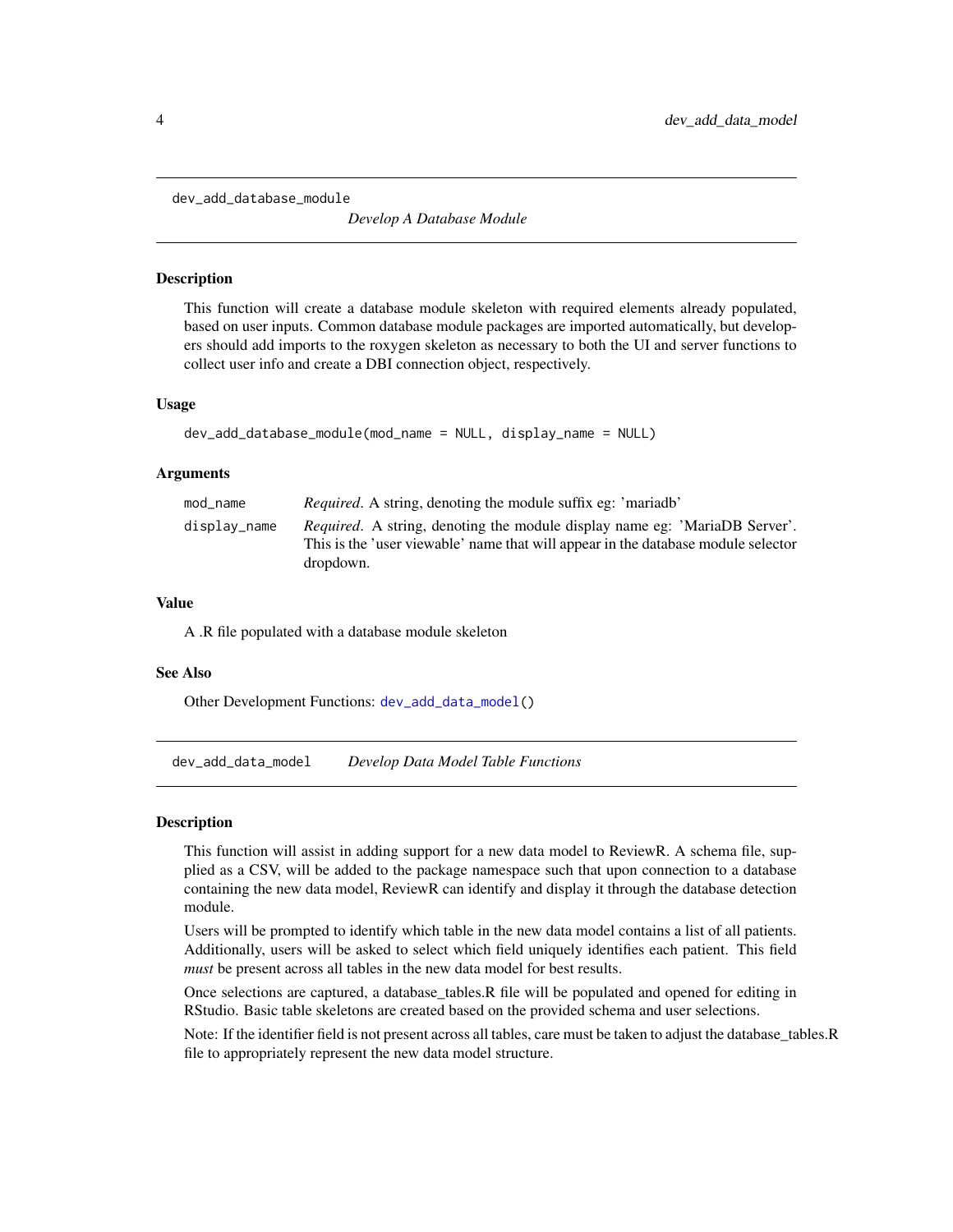#### <span id="page-4-0"></span>Usage

dev\_add\_data\_model(csv)

#### Arguments

csv *Required*. The file path of a CSV file containing a data model schema

#### Value

A .R file populated with basic database table functions

#### See Also

Other Development Functions: [dev\\_add\\_database\\_module\(](#page-3-2))

redcap\_survey\_complete

*REDCap Survey Complete*

#### Description

A dataset containing valid REDCap "Survey Complete" Values.

#### Usage

redcap\_survey\_complete

#### Format

A data frame with 2 rows and 2 variables:

redcap\_survey\_complete\_names The human readable "Survey Complete" Responses

redcap\_survey\_complete\_values REDCap API values for "Survey Complete" Responses ...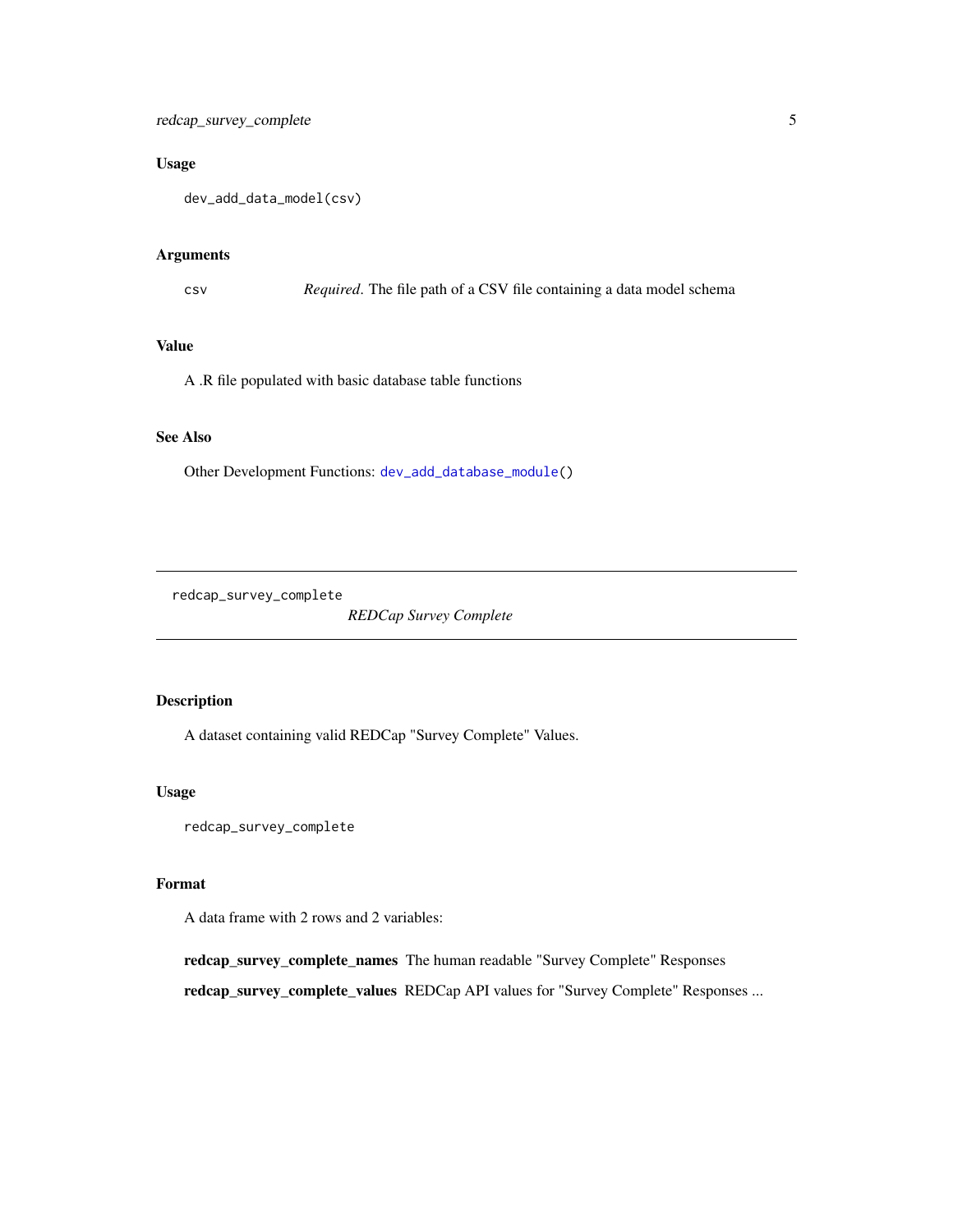<span id="page-5-0"></span>redcap\_widget\_map *REDCap Widget Map*

#### Description

A dataset that maps REDCap question types and common validations to native shiny widgets through custom functions.

#### Usage

redcap\_widget\_map

#### Format

A data frame with 9 rows and 3 variables:

redcap\_field\_type A REDCap Question Type

redcap\_field\_validation Custom REDCap Question Type Validation

shinyREDCap\_widget\_function shinyREDCap function to use when mapping to native Shiny widget ...

ReviewR *ReviewR: A light-weight, portable tool for reviewing individual patient records*

#### Description

ReviewR is a portable Shiny tool to help you explore data across different data models. Within ReviewR, you can browse patient data stored in either the OMOP or MIMIC-III data model. In addition to viewing patient data, you may also connect to a REDCap project to perform a chart review.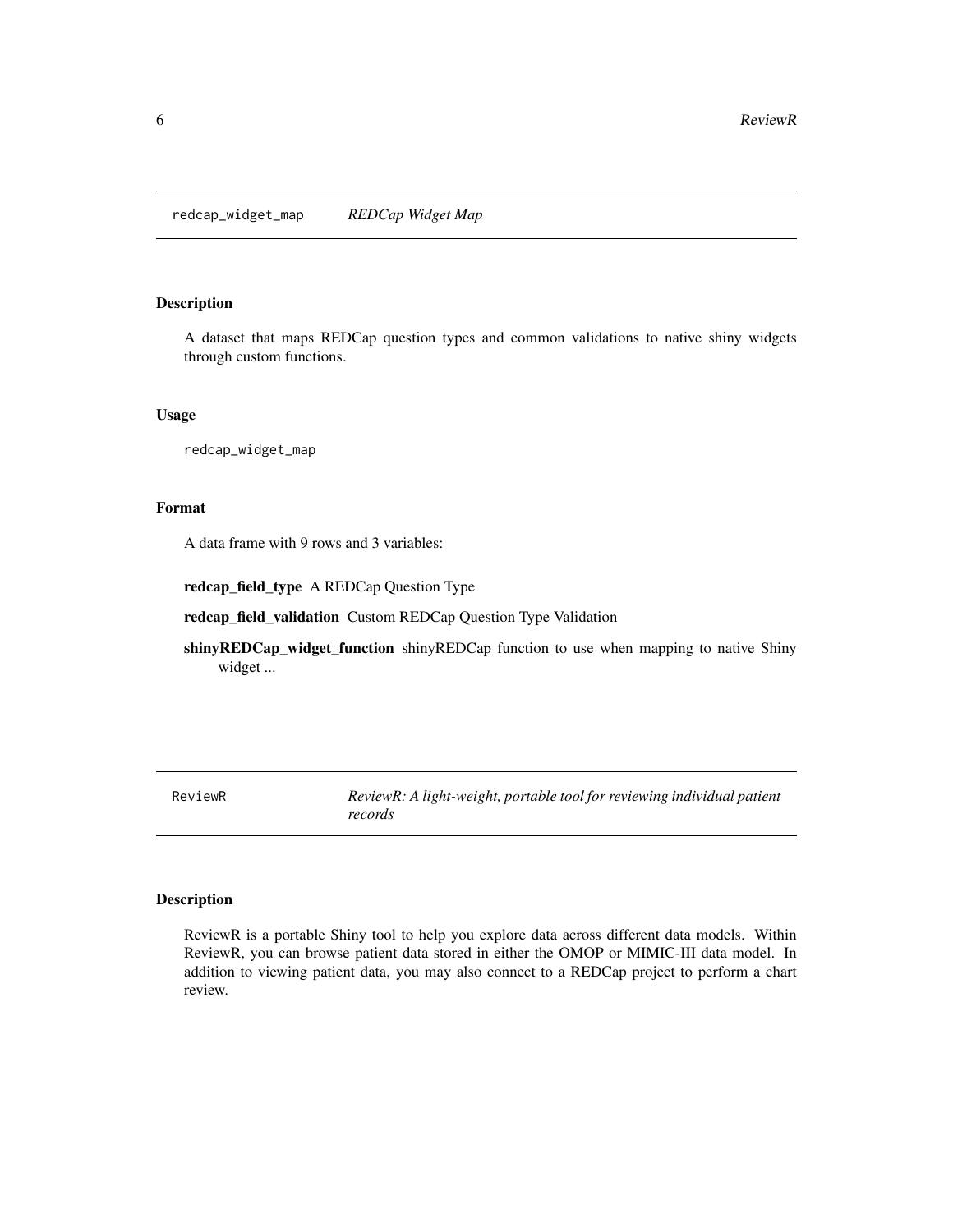<span id="page-6-0"></span>

#### Description

Start the ReviewR Application in a browser on port 1410.



Making manual record review fun since 2019!

authors: Laura Wiley, Luke Rasmussen, David Mayer

#### Usage

run\_app(...)

#### Arguments

... A list of options to pass to the app including:

• secrets\_json: A string, containing a file path to a Google OAuth 2.0 Client ID JSON

#### Value

No return value, called to start the ReviewR Shiny Application!

supported\_data\_models *Supported Data Model Schemas*

#### Description

A dataset containing data model information along with the corresponding version and nested schema information.

#### Usage

supported\_data\_models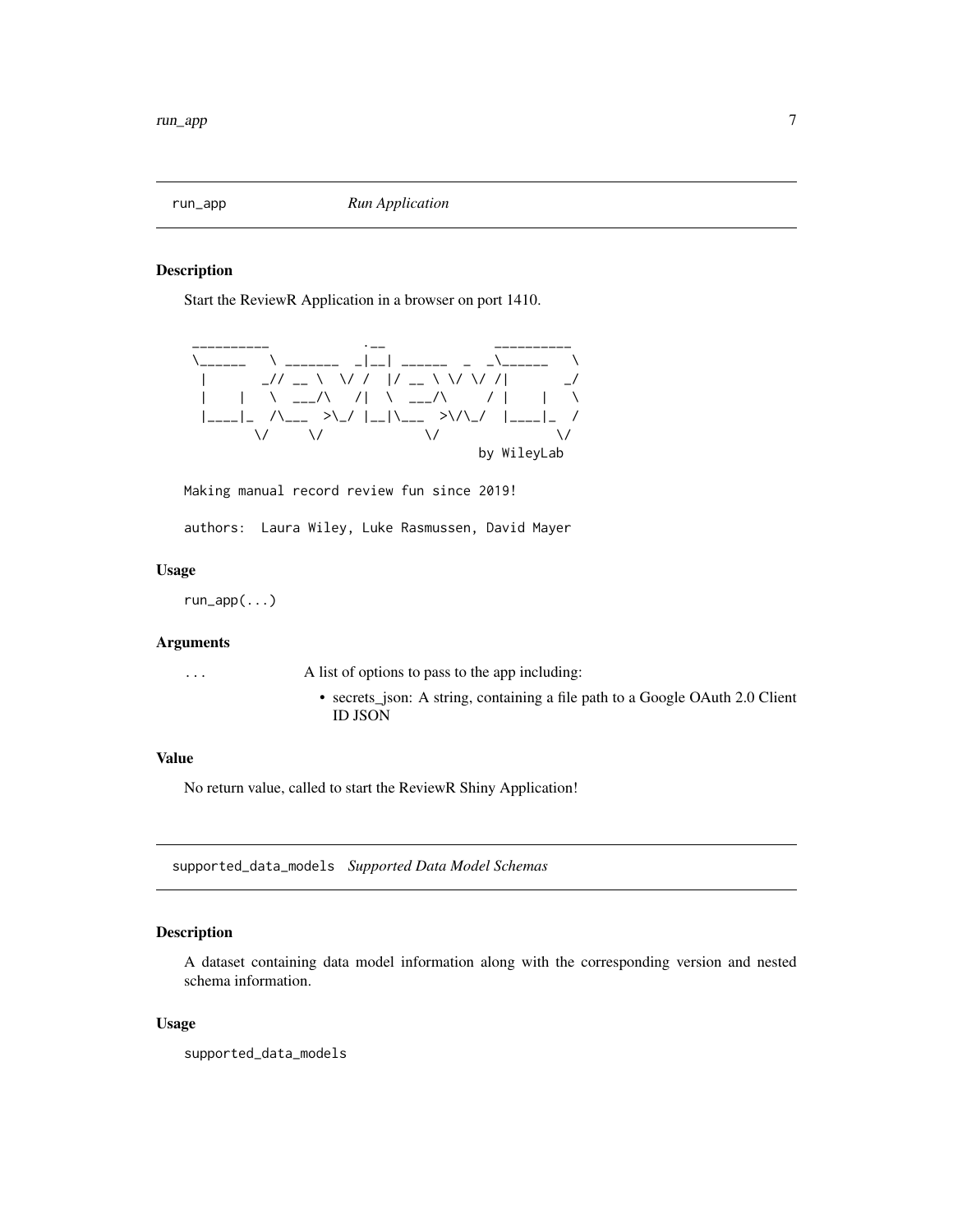### Format

A data frame with 12 rows and 4 variables:

data\_model Data model name

model\_version Version of the data model

data Nested database schemas, including included table and field mappings

file\_path Where schema was imported from ...

#### Source

<https://github.com/OHDSI/CommonDataModel/> <https://github.com/MIT-LCP/mimic-code>